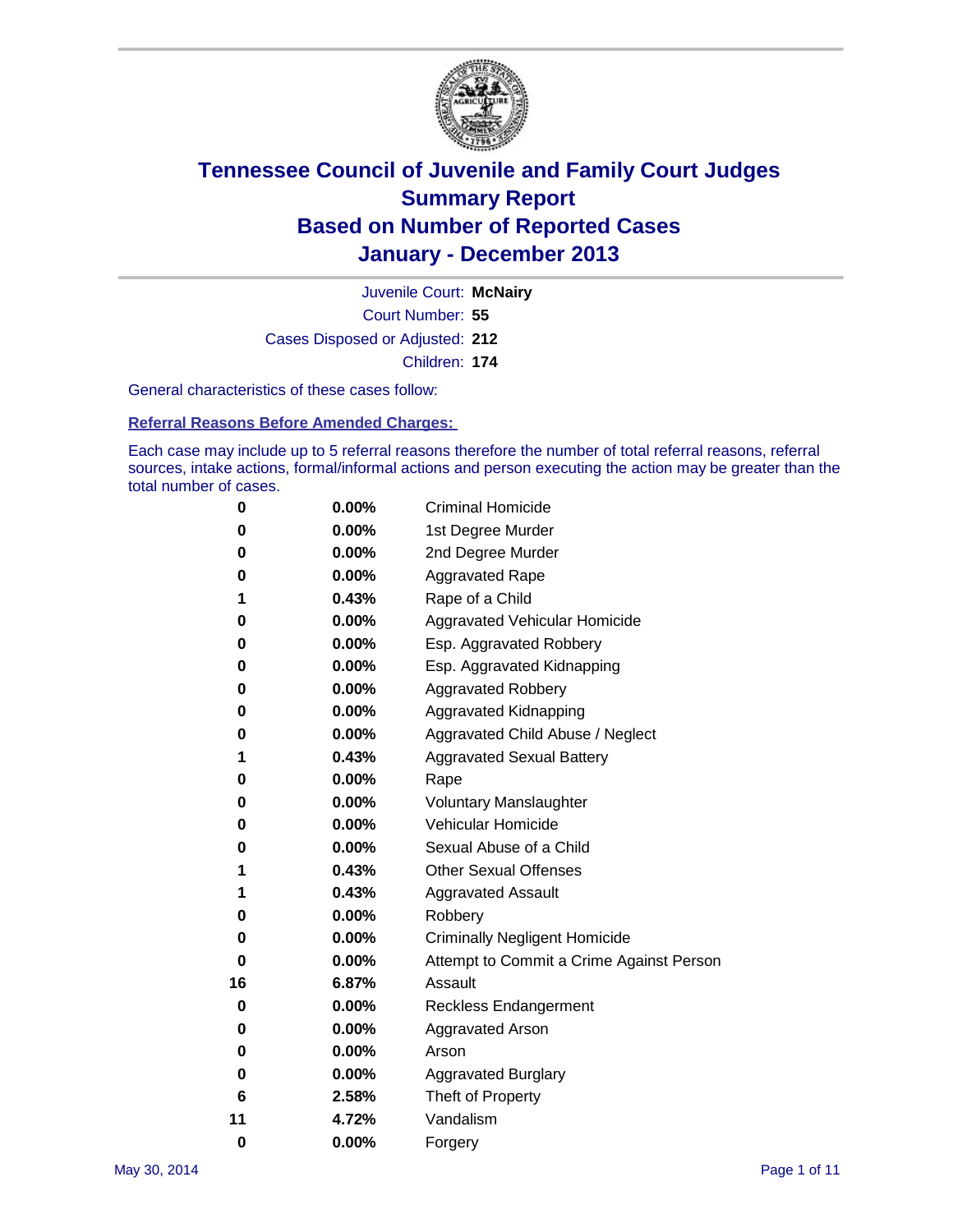

Court Number: **55** Juvenile Court: **McNairy** Cases Disposed or Adjusted: **212** Children: **174**

#### **Referral Reasons Before Amended Charges:**

Each case may include up to 5 referral reasons therefore the number of total referral reasons, referral sources, intake actions, formal/informal actions and person executing the action may be greater than the total number of cases.

| 0            | 0.00%  | <b>Worthless Checks</b>                                     |
|--------------|--------|-------------------------------------------------------------|
| 0            | 0.00%  | Illegal Possession / Fraudulent Use of Credit / Debit Cards |
| 7            | 3.00%  | <b>Burglary</b>                                             |
| 0            | 0.00%  | Unauthorized Use of a Vehicle                               |
| 0            | 0.00%  | <b>Cruelty to Animals</b>                                   |
| 1            | 0.43%  | Sale of Controlled Substances                               |
| 0            | 0.00%  | <b>Other Drug Offenses</b>                                  |
| 3            | 1.29%  | Possession of Controlled Substances                         |
| 0            | 0.00%  | <b>Criminal Attempt</b>                                     |
| 2            | 0.86%  | Carrying Weapons on School Property                         |
| 1            | 0.43%  | Unlawful Carrying / Possession of a Weapon                  |
| 1            | 0.43%  | <b>Evading Arrest</b>                                       |
| 0            | 0.00%  | Escape                                                      |
| 2            | 0.86%  | Driving Under Influence (DUI)                               |
| 1            | 0.43%  | Possession / Consumption of Alcohol                         |
| 0            | 0.00%  | Resisting Stop, Frisk, Halt, Arrest or Search               |
| 0            | 0.00%  | <b>Aggravated Criminal Trespass</b>                         |
| 1            | 0.43%  | Harassment                                                  |
| 0            | 0.00%  | Failure to Appear                                           |
| 0            | 0.00%  | Filing a False Police Report                                |
| 0            | 0.00%  | Criminal Impersonation                                      |
| 0            | 0.00%  | <b>Disorderly Conduct</b>                                   |
| 0            | 0.00%  | <b>Criminal Trespass</b>                                    |
| 0            | 0.00%  | <b>Public Intoxication</b>                                  |
| 0            | 0.00%  | Gambling                                                    |
| 88           | 37.77% | Traffic                                                     |
| 0            | 0.00%  | <b>Local Ordinances</b>                                     |
| $\mathbf{2}$ | 0.86%  | Violation of Wildlife Regulations                           |
| 0            | 0.00%  | <b>Contempt of Court</b>                                    |
| 6            | 2.58%  | Violation of Probation                                      |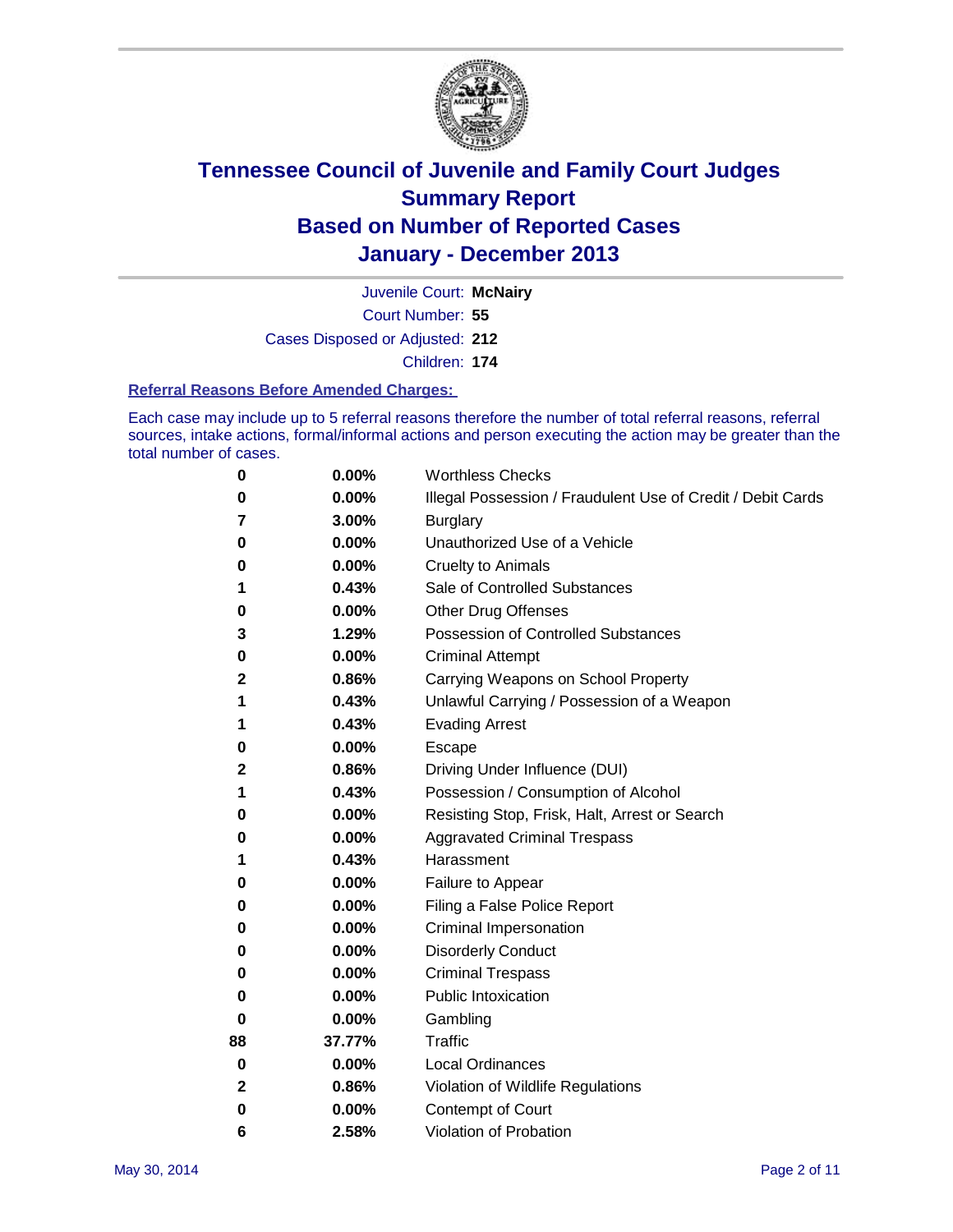

Court Number: **55** Juvenile Court: **McNairy** Cases Disposed or Adjusted: **212** Children: **174**

#### **Referral Reasons Before Amended Charges:**

Each case may include up to 5 referral reasons therefore the number of total referral reasons, referral sources, intake actions, formal/informal actions and person executing the action may be greater than the total number of cases.

| 0            | 0.00%    | Violation of Aftercare                 |
|--------------|----------|----------------------------------------|
| 6            | 2.58%    | <b>Unruly Behavior</b>                 |
| 19           | 8.15%    | Truancy                                |
| 5            | 2.15%    | In-State Runaway                       |
| 1            | 0.43%    | Out-of-State Runaway                   |
| 25           | 10.73%   | Possession of Tobacco Products         |
| 0            | 0.00%    | Violation of a Valid Court Order       |
| $\mathbf{2}$ | 0.86%    | <b>Violation of Curfew</b>             |
| 0            | 0.00%    | Sexually Abused Child                  |
| 0            | 0.00%    | <b>Physically Abused Child</b>         |
| 0            | 0.00%    | Dependency / Neglect                   |
| 0            | 0.00%    | <b>Termination of Parental Rights</b>  |
| 0            | 0.00%    | <b>Violation of Pretrial Diversion</b> |
| 0            | 0.00%    | Violation of Informal Adjustment       |
| 0            | 0.00%    | <b>Judicial Review</b>                 |
| 0            | $0.00\%$ | <b>Administrative Review</b>           |
| 0            | 0.00%    | <b>Foster Care Review</b>              |
|              | 0.43%    | Custody                                |
| 0            | 0.00%    | Visitation                             |
| 0            | 0.00%    | Paternity / Legitimation               |
| 0            | 0.00%    | <b>Child Support</b>                   |
| 0            | 0.00%    | <b>Request for Medical Treatment</b>   |
| 0            | 0.00%    | <b>Consent to Marry</b>                |
| 22           | 9.44%    | Other                                  |
| 233          | 100.00%  | <b>Total Referrals</b>                 |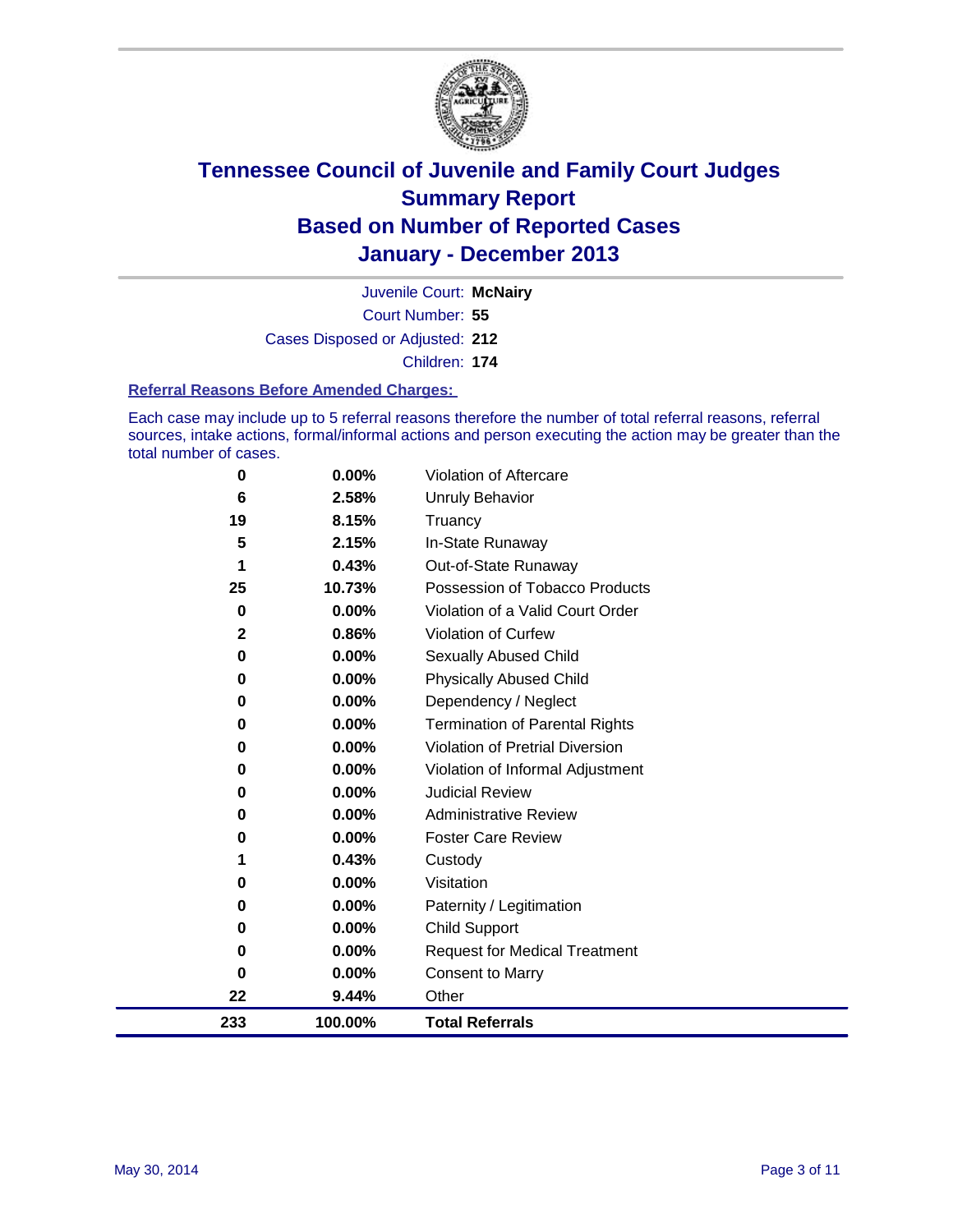

| Juvenile Court: McNairy    |                                 |                                   |  |  |
|----------------------------|---------------------------------|-----------------------------------|--|--|
|                            | Court Number: 55                |                                   |  |  |
|                            | Cases Disposed or Adjusted: 212 |                                   |  |  |
|                            |                                 | Children: 174                     |  |  |
| <b>Referral Sources: 1</b> |                                 |                                   |  |  |
| 175                        | 75.11%                          | Law Enforcement                   |  |  |
| 3                          | 1.29%                           | Parents                           |  |  |
| $\bf{0}$                   | 0.00%                           | <b>Relatives</b>                  |  |  |
| 0                          | 0.00%                           | Self                              |  |  |
| 43                         | 18.45%                          | School                            |  |  |
| 0                          | 0.00%                           | <b>CSA</b>                        |  |  |
| 0                          | 0.00%                           | <b>DCS</b>                        |  |  |
| 0                          | 0.00%                           | <b>Other State Department</b>     |  |  |
| 0                          | 0.00%                           | <b>District Attorney's Office</b> |  |  |
| 11                         | 4.72%                           | <b>Court Staff</b>                |  |  |
| 0                          | 0.00%                           | Social Agency                     |  |  |
| 1                          | 0.43%                           | <b>Other Court</b>                |  |  |
| 0                          | 0.00%                           | Victim                            |  |  |
| 0                          | 0.00%                           | Child & Parent                    |  |  |
| 0                          | 0.00%                           | Hospital                          |  |  |
| 0                          | 0.00%                           | Unknown                           |  |  |
| 0                          | 0.00%                           | Other                             |  |  |
| 233                        | 100.00%                         | <b>Total Referral Sources</b>     |  |  |

### **Age of Child at Referral: 2**

| 174 | 100.00%  | <b>Total Child Count</b> |
|-----|----------|--------------------------|
| 0   | $0.00\%$ | <b>Unknown</b>           |
| 0   | 0.00%    | Ages 19 and Over         |
| 63  | 36.21%   | Ages 17 through 18       |
| 77  | 44.25%   | Ages 15 through 16       |
| 23  | 13.22%   | Ages 13 through 14       |
| 4   | 2.30%    | Ages 11 through 12       |
| 7   | 4.02%    | Ages 10 and Under        |
|     |          |                          |

<sup>1</sup> If different than number of Referral Reasons (233), verify accuracy of your court's data.

<sup>2</sup> One child could be counted in multiple categories, verify accuracy of your court's data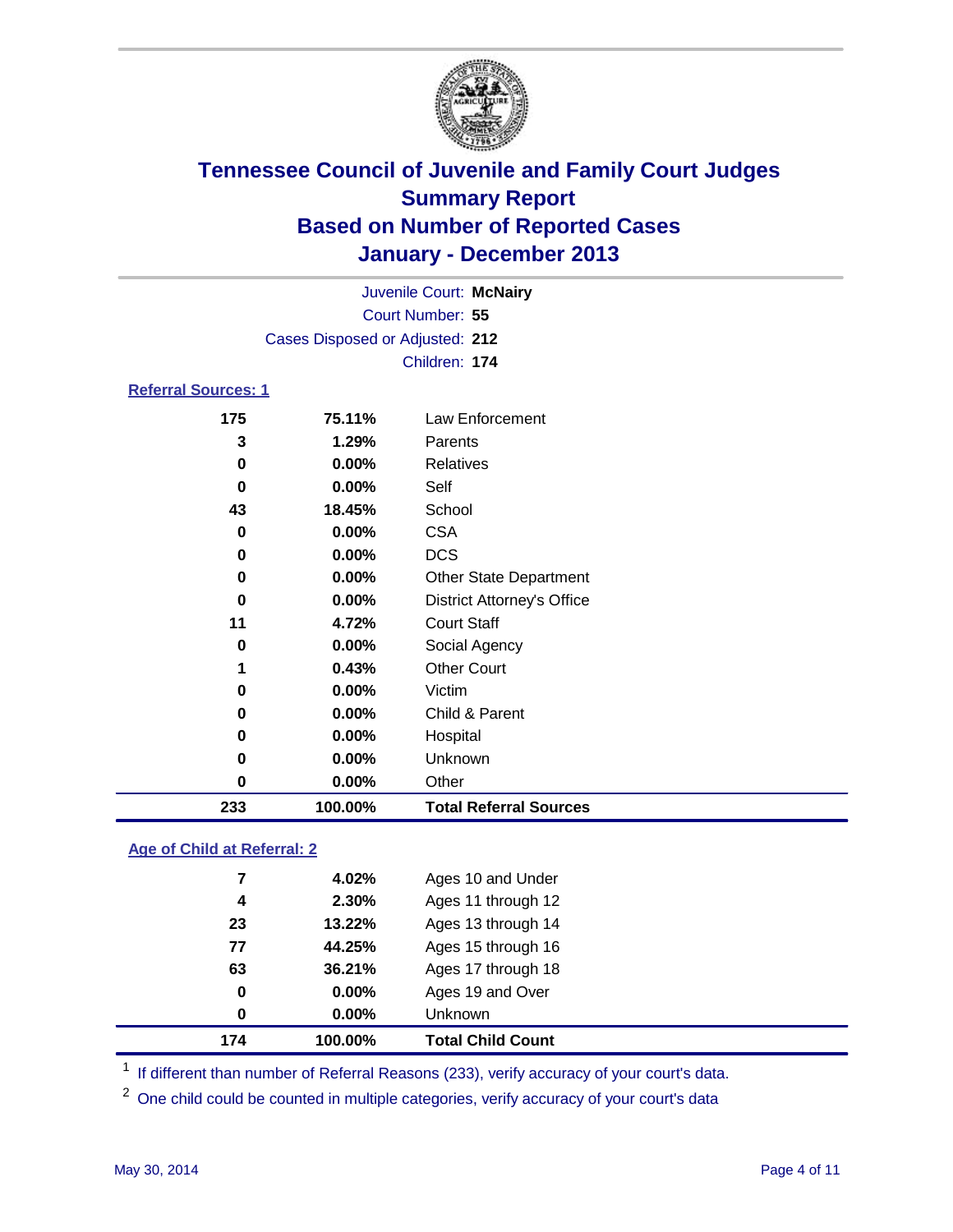

| Juvenile Court: McNairy                 |                                 |                          |  |  |
|-----------------------------------------|---------------------------------|--------------------------|--|--|
|                                         | Court Number: 55                |                          |  |  |
|                                         | Cases Disposed or Adjusted: 212 |                          |  |  |
|                                         |                                 | Children: 174            |  |  |
| Sex of Child: 1                         |                                 |                          |  |  |
| 121                                     | 69.54%                          | Male                     |  |  |
| 52                                      | 29.89%                          | Female                   |  |  |
| 1                                       | 0.57%                           | Unknown                  |  |  |
| 174                                     | 100.00%                         | <b>Total Child Count</b> |  |  |
| Race of Child: 1                        |                                 |                          |  |  |
| 151                                     | 86.78%                          | White                    |  |  |
| 19                                      | 10.92%                          | African American         |  |  |
| $\mathbf 0$                             | 0.00%                           | Native American          |  |  |
| $\bf{0}$                                | 0.00%                           | Asian                    |  |  |
| $\mathbf{2}$                            | 1.15%                           | Mixed                    |  |  |
| $\overline{\mathbf{2}}$                 | 1.15%                           | Unknown                  |  |  |
| 174                                     | 100.00%                         | <b>Total Child Count</b> |  |  |
| <b>Hispanic Origin: 1</b>               |                                 |                          |  |  |
| 8                                       | 4.60%                           | Yes                      |  |  |
| 159                                     | 91.38%                          | <b>No</b>                |  |  |
| $\overline{7}$                          | 4.02%                           | Unknown                  |  |  |
| 174                                     | 100.00%                         | <b>Total Child Count</b> |  |  |
| <b>School Enrollment of Children: 1</b> |                                 |                          |  |  |
| 131                                     | 75.29%                          | Yes                      |  |  |
| $\boldsymbol{4}$                        | 2.30%                           | <b>No</b>                |  |  |
| 39                                      | 22.41%                          | Unknown                  |  |  |
| 174                                     | 100.00%                         | <b>Total Child Count</b> |  |  |

One child could be counted in multiple categories, verify accuracy of your court's data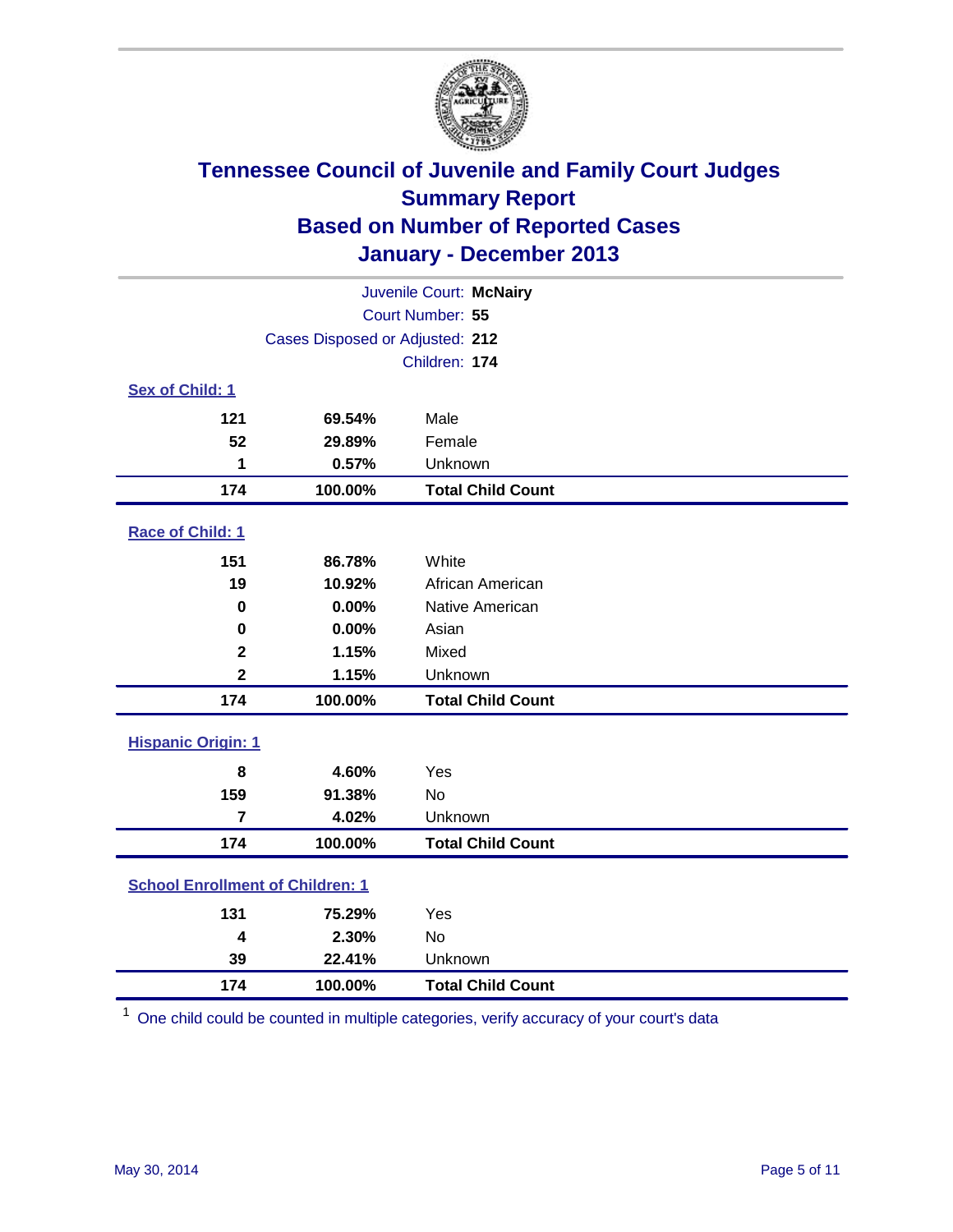

Court Number: **55** Juvenile Court: **McNairy** Cases Disposed or Adjusted: **212** Children: **174**

### **Living Arrangement of Child at Time of Referral: 1**

| 174 | 100.00%  | <b>Total Child Count</b>     |
|-----|----------|------------------------------|
| 0   | 0.00%    | Other                        |
| 27  | 15.52%   | Unknown                      |
| 0   | $0.00\%$ | Independent                  |
| 0   | $0.00\%$ | In an Institution            |
| 0   | $0.00\%$ | In a Residential Center      |
| 1   | 0.57%    | In a Group Home              |
| 1   | 0.57%    | With Foster Family           |
| 0   | $0.00\%$ | <b>With Adoptive Parents</b> |
| 12  | 6.90%    | <b>With Relatives</b>        |
| 20  | 11.49%   | With Father                  |
| 80  | 45.98%   | <b>With Mother</b>           |
| 4   | 2.30%    | With Mother and Stepfather   |
| 3   | 1.72%    | With Father and Stepmother   |
| 26  | 14.94%   | With Both Biological Parents |
|     |          |                              |

### **Type of Detention: 2**

| 212 | 100.00%  | <b>Total Detention Count</b> |  |
|-----|----------|------------------------------|--|
| 0   | 0.00%    | Other                        |  |
| 0   | 0.00%    | Does Not Apply               |  |
| 0   | $0.00\%$ | <b>Unknown</b>               |  |
| 0   | $0.00\%$ | Psychiatric Hospital         |  |
| 0   | 0.00%    | Jail - No Separation         |  |
| 0   | 0.00%    | Jail - Partial Separation    |  |
| 0   | 0.00%    | Jail - Complete Separation   |  |
| 1   | 0.47%    | Juvenile Detention Facility  |  |
| 211 | 99.53%   | Non-Secure Placement         |  |
|     |          |                              |  |

<sup>1</sup> One child could be counted in multiple categories, verify accuracy of your court's data

If different than number of Cases (212) verify accuracy of your court's data.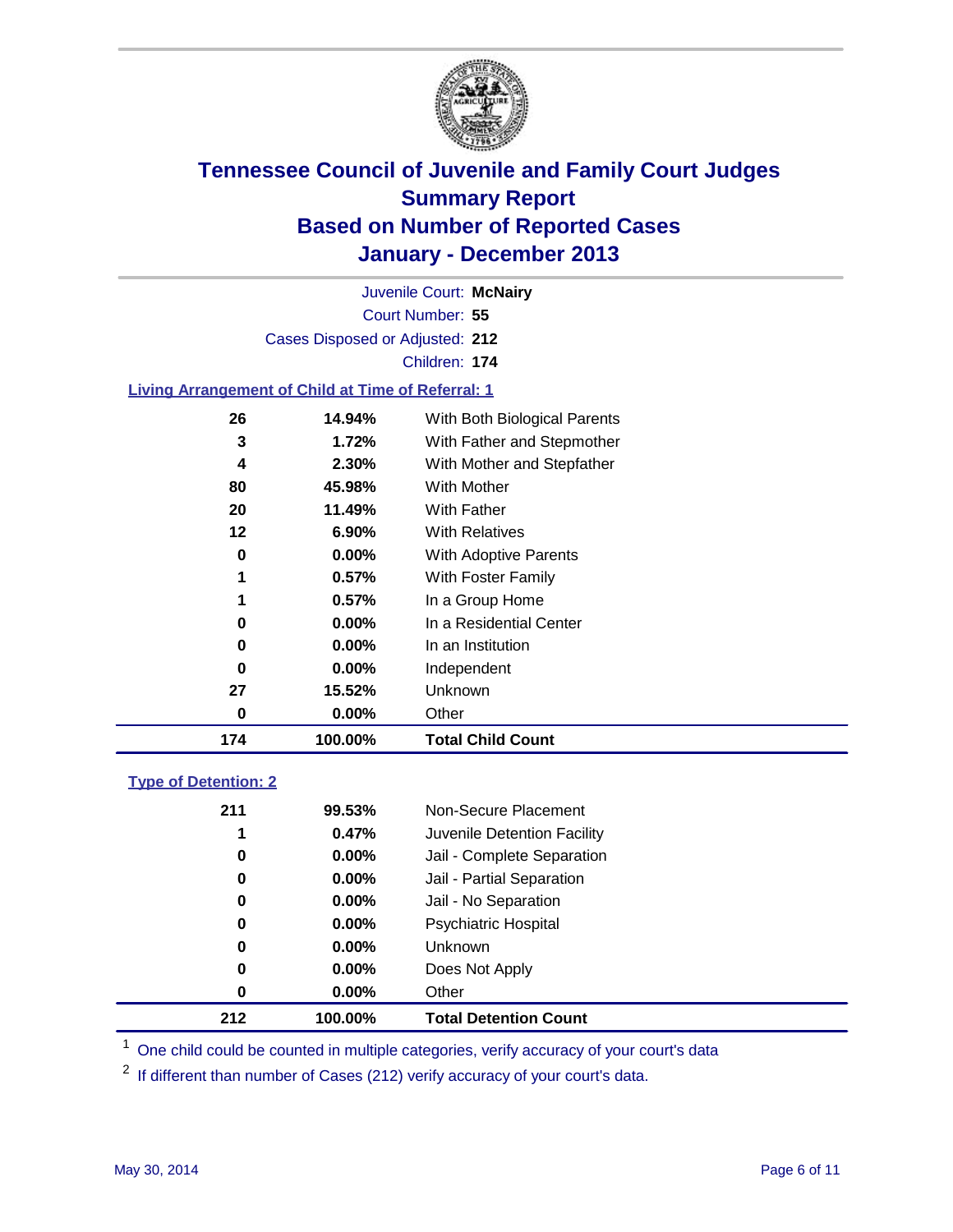

|                                                    | Juvenile Court: McNairy         |                                      |  |  |  |
|----------------------------------------------------|---------------------------------|--------------------------------------|--|--|--|
|                                                    | Court Number: 55                |                                      |  |  |  |
|                                                    | Cases Disposed or Adjusted: 212 |                                      |  |  |  |
|                                                    |                                 | Children: 174                        |  |  |  |
| <b>Placement After Secure Detention Hearing: 1</b> |                                 |                                      |  |  |  |
| 211                                                | 99.53%                          | Returned to Prior Living Arrangement |  |  |  |
| 1                                                  | 0.47%                           | Juvenile Detention Facility          |  |  |  |
| 0                                                  | 0.00%                           | Jail                                 |  |  |  |
| 0                                                  | 0.00%                           | Shelter / Group Home                 |  |  |  |
| $\bf{0}$                                           | 0.00%                           | Foster Family Home                   |  |  |  |
| $\bf{0}$                                           | 0.00%                           | Psychiatric Hospital                 |  |  |  |
| 0                                                  | 0.00%                           | Unknown                              |  |  |  |
| 0                                                  | 0.00%                           | Does Not Apply                       |  |  |  |
| 0                                                  | 0.00%                           | Other                                |  |  |  |
| 212                                                | 100.00%                         | <b>Total Placement Count</b>         |  |  |  |
| <b>Intake Actions: 2</b>                           |                                 |                                      |  |  |  |
|                                                    |                                 |                                      |  |  |  |
| 110                                                | 47.21%                          | <b>Petition Filed</b>                |  |  |  |
| $\bf{0}$                                           | 0.00%                           | <b>Motion Filed</b>                  |  |  |  |
| 123                                                | 52.79%                          | <b>Citation Processed</b>            |  |  |  |
| 0                                                  | 0.00%                           | Notification of Paternity Processed  |  |  |  |
| 0                                                  | 0.00%                           | Scheduling of Judicial Review        |  |  |  |
| 0                                                  | 0.00%                           | Scheduling of Administrative Review  |  |  |  |
| 0                                                  | 0.00%                           | Scheduling of Foster Care Review     |  |  |  |
| 0                                                  | 0.00%                           | Unknown                              |  |  |  |
| 0                                                  | 0.00%                           | Does Not Apply                       |  |  |  |
| 0                                                  | 0.00%                           | Other                                |  |  |  |
| 233                                                | 100.00%                         | <b>Total Intake Count</b>            |  |  |  |

<sup>1</sup> If different than number of Cases (212) verify accuracy of your court's data.

<sup>2</sup> If different than number of Referral Reasons (233), verify accuracy of your court's data.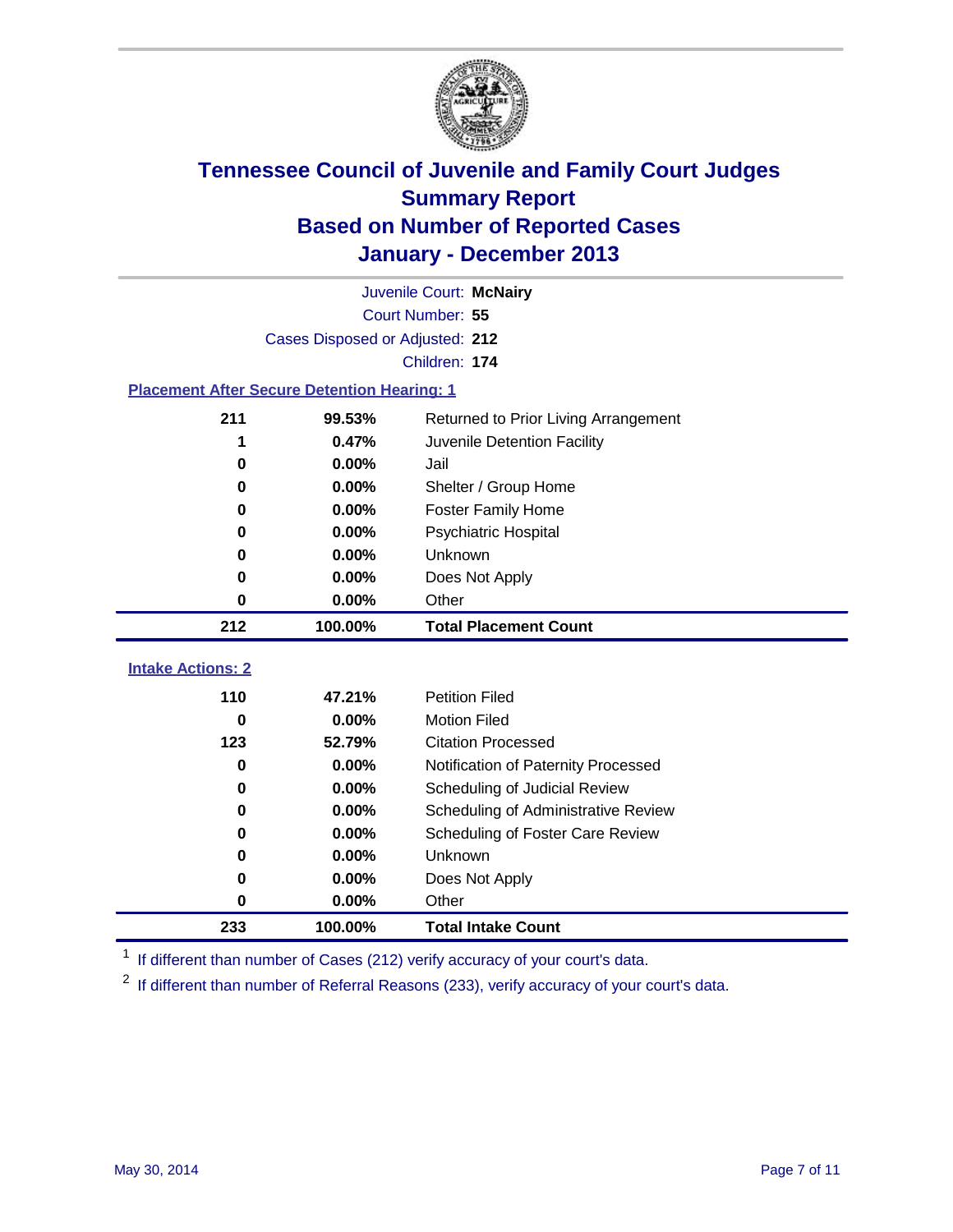

Court Number: **55** Juvenile Court: **McNairy** Cases Disposed or Adjusted: **212** Children: **174**

### **Last Grade Completed by Child: 1**

| $\bf{0}$ | 0.00%   | Too Young for School     |
|----------|---------|--------------------------|
| 0        | 0.00%   | Preschool                |
| 0        | 0.00%   | Kindergarten             |
|          | 0.57%   | 1st Grade                |
|          | 0.57%   | 2nd Grade                |
| 2        | 1.15%   | 3rd Grade                |
| 1        | 0.57%   | 4th Grade                |
| 4        | 2.30%   | 5th Grade                |
| 7        | 4.02%   | 6th Grade                |
| 7        | 4.02%   | 7th Grade                |
| 18       | 10.34%  | 8th Grade                |
| 33       | 18.97%  | 9th Grade                |
| 33       | 18.97%  | 10th Grade               |
| 14       | 8.05%   | 11th Grade               |
| $\bf{0}$ | 0.00%   | 12th Grade               |
| 1        | 0.57%   | Non-Graded Special Ed    |
| 0        | 0.00%   | <b>GED</b>               |
| 3        | 1.72%   | Graduated                |
| O        | 0.00%   | Never Attended School    |
| 49       | 28.16%  | Unknown                  |
| $\bf{0}$ | 0.00%   | Other                    |
| 174      | 100.00% | <b>Total Child Count</b> |

| <b>Enrolled in Special Education: 1</b> |  |
|-----------------------------------------|--|
|                                         |  |

| 5   | 2.87%   | Yes                      |
|-----|---------|--------------------------|
| 81  | 46.55%  | No                       |
| 88  | 50.57%  | Unknown                  |
| 174 | 100.00% | <b>Total Child Count</b> |

One child could be counted in multiple categories, verify accuracy of your court's data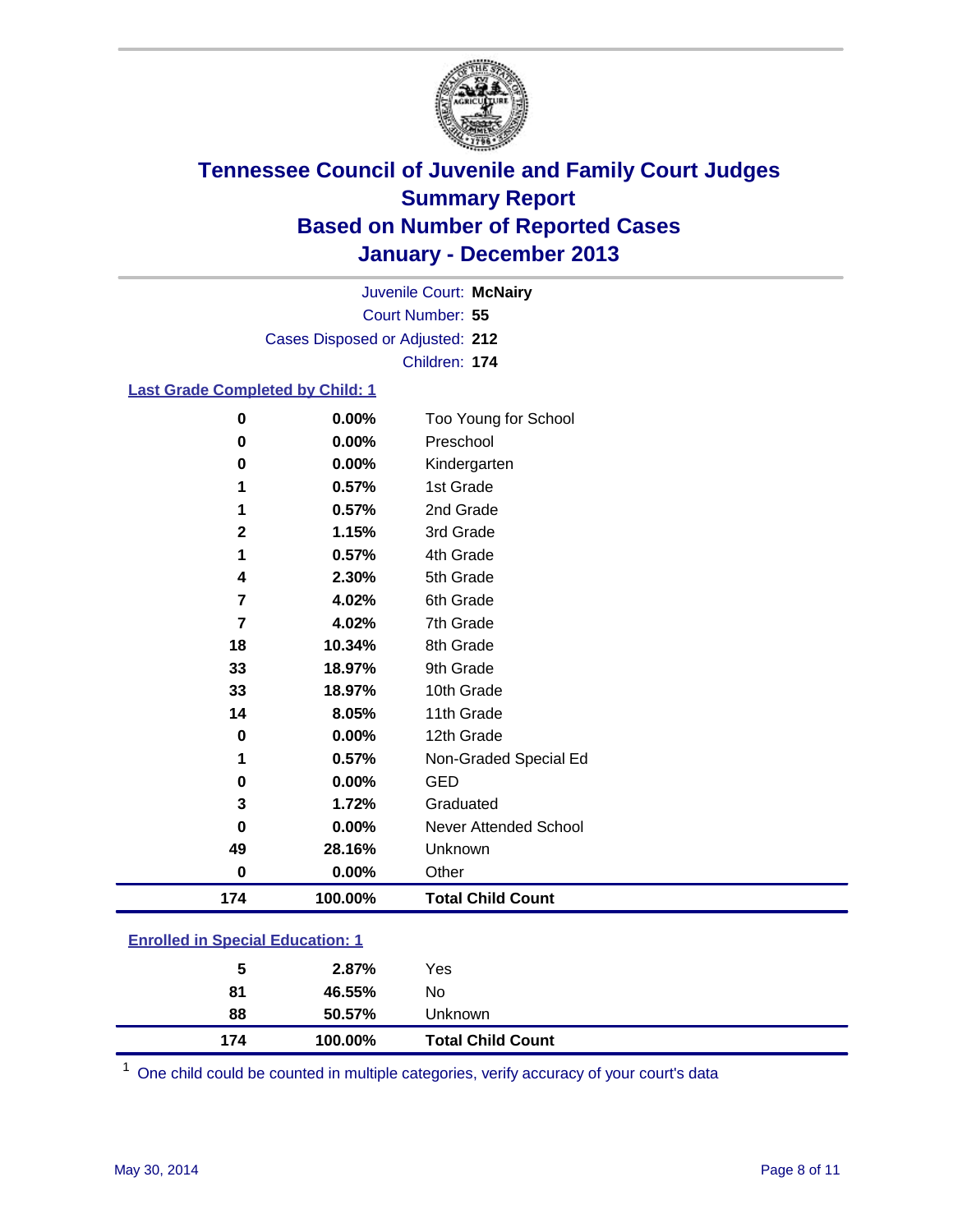

|                              |                                 | Juvenile Court: McNairy   |
|------------------------------|---------------------------------|---------------------------|
|                              |                                 | Court Number: 55          |
|                              | Cases Disposed or Adjusted: 212 |                           |
|                              |                                 | Children: 174             |
| <b>Action Executed By: 1</b> |                                 |                           |
| 231                          | 99.14%                          | Judge                     |
| 1                            | 0.43%                           | Magistrate                |
| 1                            | 0.43%                           | <b>YSO</b>                |
| 0                            | $0.00\%$                        | Other                     |
| 0                            | $0.00\%$                        | Unknown                   |
| 233                          | 100.00%                         | <b>Total Action Count</b> |

### **Formal / Informal Actions: 1**

| 101 | 43.35%   | Dismissed                                        |
|-----|----------|--------------------------------------------------|
| 0   | $0.00\%$ | Retired / Nolle Prosequi                         |
| 65  | 27.90%   | <b>Complaint Substantiated Delinquent</b>        |
| 53  | 22.75%   | <b>Complaint Substantiated Status Offender</b>   |
|     | 0.43%    | <b>Complaint Substantiated Dependent/Neglect</b> |
| 0   | $0.00\%$ | <b>Complaint Substantiated Abused</b>            |
| 0   | $0.00\%$ | <b>Complaint Substantiated Mentally III</b>      |
|     | 0.43%    | Informal Adjustment                              |
| 5   | 2.15%    | <b>Pretrial Diversion</b>                        |
| 0   | 0.00%    | <b>Transfer to Adult Court Hearing</b>           |
| 0   | $0.00\%$ | Charges Cleared by Transfer to Adult Court       |
| 0   | $0.00\%$ | Special Proceeding                               |
| 0   | $0.00\%$ | <b>Review Concluded</b>                          |
| 6   | 2.58%    | Case Held Open                                   |
|     | 0.43%    | Other                                            |
| 0   | $0.00\%$ | <b>Unknown</b>                                   |
| 233 | 100.00%  | <b>Total Action Count</b>                        |

<sup>1</sup> If different than number of Referral Reasons (233), verify accuracy of your court's data.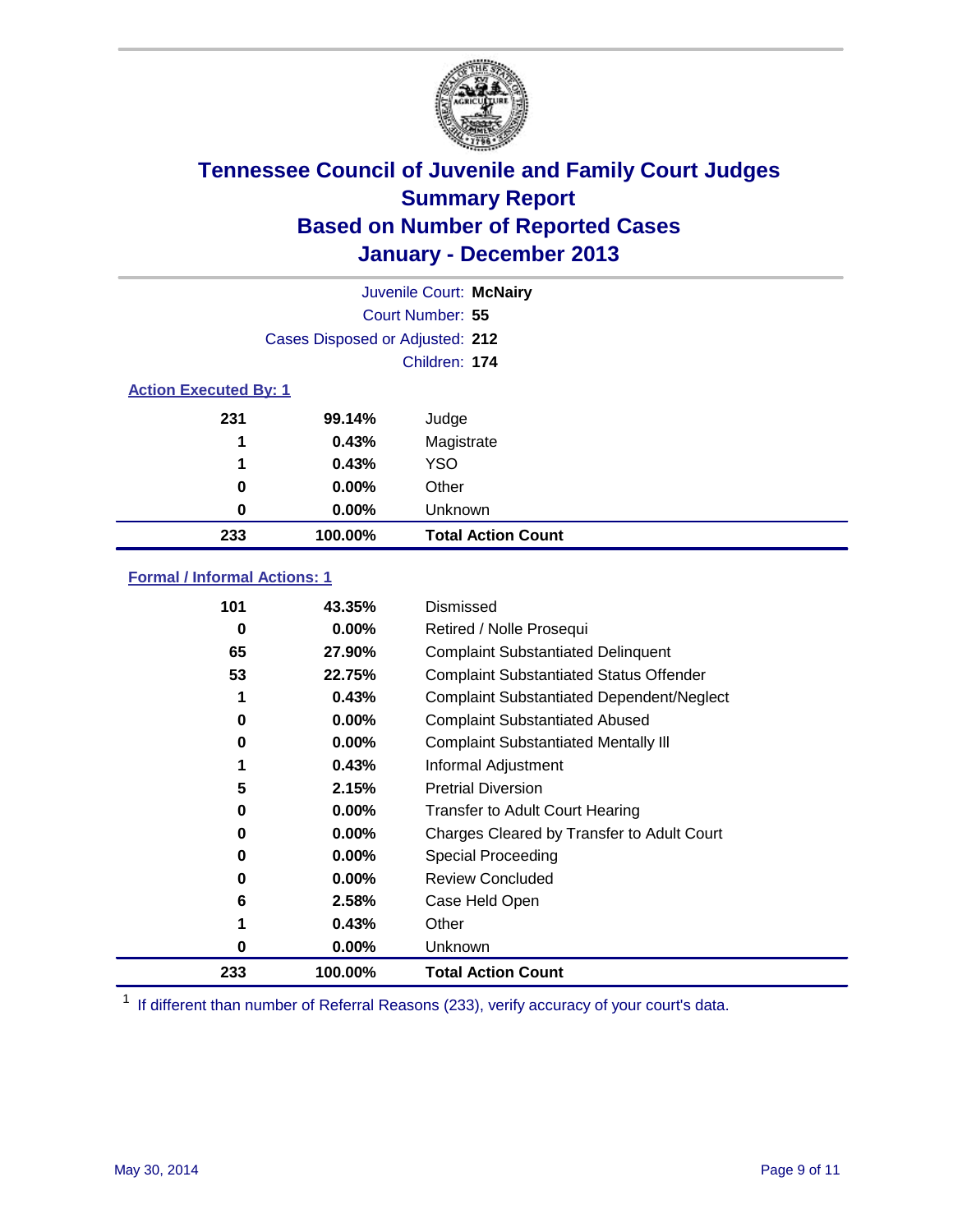

|                       |                                 | Juvenile Court: McNairy                               |
|-----------------------|---------------------------------|-------------------------------------------------------|
|                       |                                 | Court Number: 55                                      |
|                       | Cases Disposed or Adjusted: 212 |                                                       |
|                       |                                 | Children: 174                                         |
| <b>Case Outcomes:</b> |                                 | There can be multiple outcomes for one child or case. |
| 92                    | 18.89%                          | Case Dismissed                                        |
| 0                     | 0.00%                           | Case Retired or Nolle Prosequi                        |
| 24                    | 4.93%                           | Warned / Counseled                                    |
| 9                     | 1.85%                           | Held Open For Review                                  |
| 4                     | 0.82%                           | Supervision / Probation to Juvenile Court             |
| 9                     | 1.85%                           | <b>Probation to Parents</b>                           |
| 0                     | 0.00%                           | Referral to Another Entity for Supervision / Service  |
| 48                    | 9.86%                           | Referred for Mental Health Counseling                 |
| 10                    | 2.05%                           | Referred for Alcohol and Drug Counseling              |
| 0                     | 0.00%                           | <b>Referred to Alternative School</b>                 |
| 0                     | 0.00%                           | Referred to Private Child Agency                      |
| 52                    | 10.68%                          | Referred to Defensive Driving School                  |
| 1                     | 0.21%                           | Referred to Alcohol Safety School                     |
| 27                    | 5.54%                           | Referred to Juvenile Court Education-Based Program    |
| 5                     | 1.03%                           | Driver's License Held Informally                      |
| 0                     | 0.00%                           | <b>Voluntary Placement with DMHMR</b>                 |
| 3                     | 0.62%                           | <b>Private Mental Health Placement</b>                |
| 0                     | 0.00%                           | <b>Private MR Placement</b>                           |
| 0                     | 0.00%                           | Placement with City/County Agency/Facility            |
| 0                     | 0.00%                           | Placement with Relative / Other Individual            |
| 9                     | 1.85%                           | Fine                                                  |
| 46                    | 9.45%                           | <b>Public Service</b>                                 |
| 11                    | 2.26%                           | Restitution                                           |
| 1                     | 0.21%                           | <b>Runaway Returned</b>                               |
| 10                    | 2.05%                           | No Contact Order                                      |
| 0                     | 0.00%                           | Injunction Other than No Contact Order                |
| 16                    | 3.29%                           | <b>House Arrest</b>                                   |
| 3                     | 0.62%                           | <b>Court Defined Curfew</b>                           |
| 0                     | 0.00%                           | Dismissed from Informal Adjustment                    |
| 0                     | 0.00%                           | <b>Dismissed from Pretrial Diversion</b>              |
| 0                     | 0.00%                           | Released from Probation                               |
| 0                     | 0.00%                           | <b>Transferred to Adult Court</b>                     |
| 0                     | $0.00\%$                        | <b>DMHMR Involuntary Commitment</b>                   |